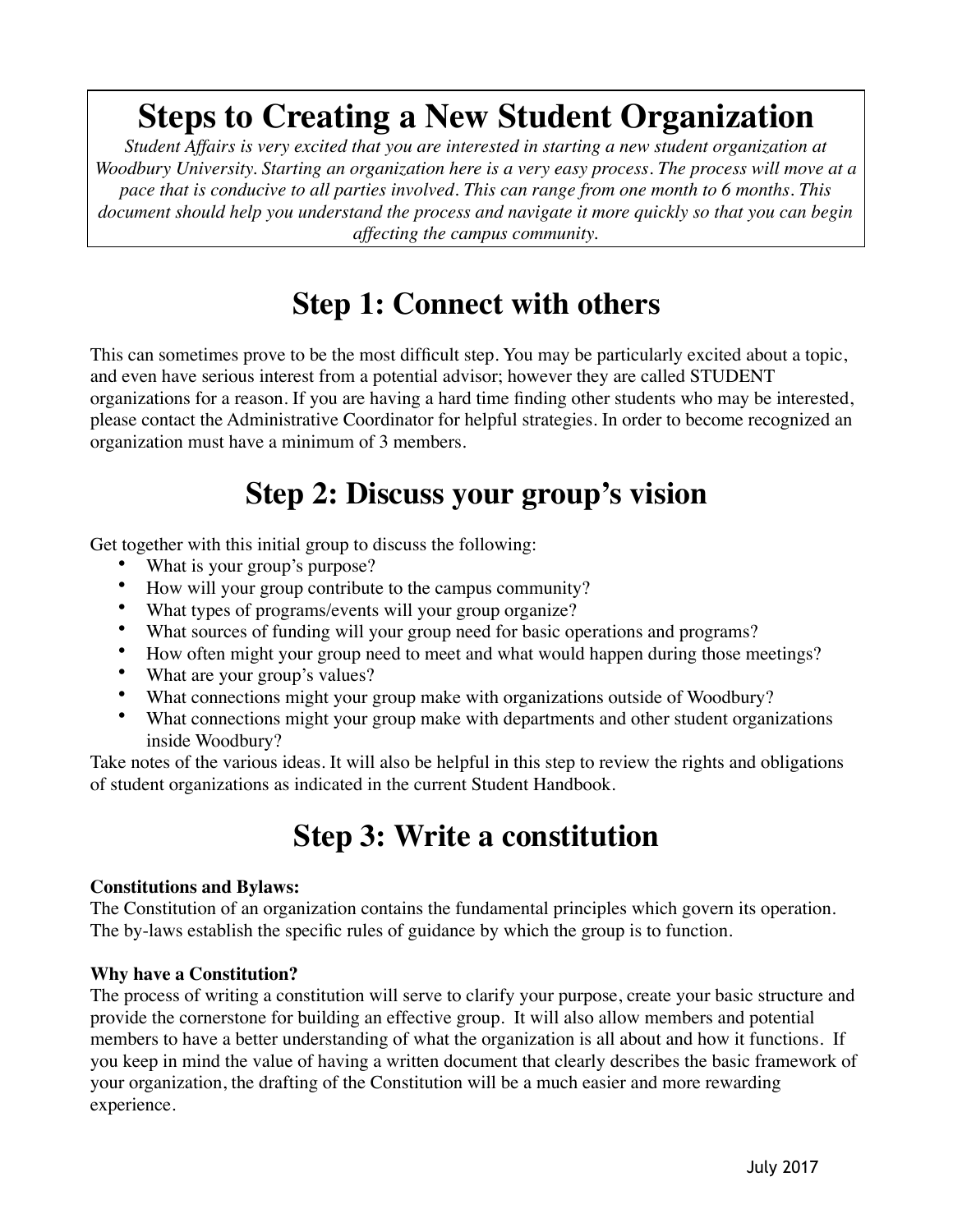#### **What should be covered by a Constitution?**

At Woodbury University, every organization, which seeks University recognition, must submit a constitution to Student Affairs. It is recommended that certain information be present in an organization's Constitution in order for the organization to function efficiently and to protect the rights of all members. This is only a guide for your group to use to update or create a constitution. As each organization is unique, your constitution will also. The Constitution of an officially recognized organization should contain minimally the following information (the sections that are in bold-faced font are standard for most documents):

#### **Article I - Name of Organization**

*The name of this organization shall be...*

#### **Article II - Purpose of Organization**

Your organization's mission statement. *The purpose of this organization shall be...* 

#### **Article III - Officers**

Are officers elected or appointed? Do they need to meet certain requirements (GPA)? Should they have been members in the organization for a specific length of time prior to taking on an officer position? Etc. Student Affairs requires at least 4 officers, 2 of which must be a President and Treasurer. *Example: Election of officers will require a majority vote from the general membership. If a candidate*  fails to receive a majority of votes, a run-off election will be held within the top two candidates that *received the most votes. Members interested in becoming an officer must meet the following academic requirement: 2.5 cumulative G.P.A. The term of office will be one full year. The Executive Board of the organization is comprised of all recognized officers. The Executive Board shall meet in addition to regular organization meetings. The Executive Board shall appoint committees if they are needed to carry out organization goals.* 

#### **President**

List the specific roles and responsibilities of the president. *Example:*

*• Preside over all meetings*

*• Represent organization on campus*

*• Insure that the organization is operating in conformity with the standards set forth by Woodbury University, the Office of Student Development, and the Associated Student Government* 

*• Maintain regular communication with organization advisor*

#### **Vice-President**

List the specific roles and responsibilities of the vice president. Be very careful that the VP doesn't just act as a substitute president. It's important that the VP position has sufficient substance. Consider the needs of your organization. Should this position oversee all committees? Do all marketing? *Example:*

- *Preside over meetings in the absence of the President*
- *Schedule meetings/events with appropriate University offices*
- *Coordinate organization promotion and publicity of events*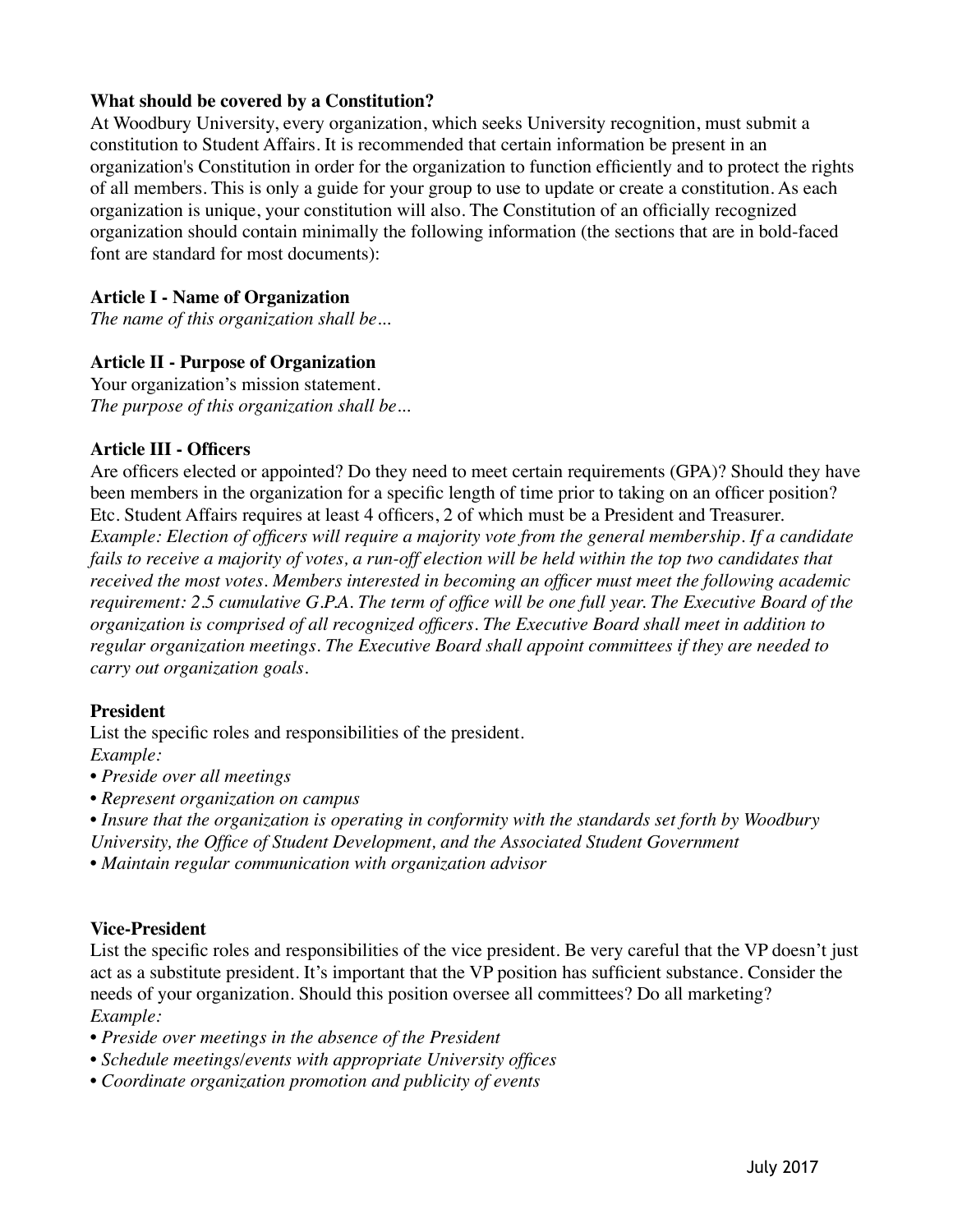#### **Secretary**

List the specific roles and responsibilities of the secretary. *Example:*

- *Maintain an accurate record of all organization meetings including minutes and post for members*
- *Maintain membership directory and submit Student Organization Registration forms*

*• Complete Facility Reservation and Event Authorization Forms for all organization meetings and events*

*• Correspond when necessary with University administration and other recognized organizations*

#### **Treasurer**

List the specific roles and responsibilities of the secretary. *Example:*

- *Maintain accurate records of organization transactions*
- *Collect dues if required*
- *Develop organization budget and present to membership*
- *Arrange fund-raising opportunities for the organization as necessary*

*• Solicits additional funding if needed from the Associated Student Government's OAC process in conjunction with the President* 

#### **Removal from Office**

Indicate any stipulations for the removal of officers.

*Example: Officers may be removed from office by ½ vote of the other officers and ¾ of the general membership if actions are deemed inappropriate by membership. The officer is permitted to speak before the Executive Board and the general membership about the charges made concerning his/her performance. The officer is not permitted to participate in the deliberation of the Executive Board regarding the charges.*

#### **Article IV - Elections**

What is the election/appointment process? Provide a clear outline to the process but allow for a little flexibility in case something odd occurs. Who oversees the election/appointment process? *Example: Elections are held once a year, one month prior to the conclusion of the academic year. Nominations are to precede Elections by two weeks. Any member that has been active with the organization for one or more semesters can run for office. Through a majority vote, a person can be elected into office. Members must be notified at least six weeks prior to the nomination period to prepare.*

#### **Article V - Membership**

Are there any restrictions on membership? Is there an attendance/participation expectation? Are there dues? Are voting privileges earned or given?

*Example: Membership in this organization is open to all Woodbury University, graduate and undergraduate students and will not be restricted on the basis of age, disability, ethnicity, gender, national origin, race, religion, sexual orientation or political affiliation. Students in good standing with the University are eligible for membership after attending or participating in an organization event/ meeting. As a member, one is required to attend organization meetings regularly, pay dues if required, and actively support organization projects. Membership will be revoked by ½ vote of officers plus ¾ vote from the general membership if actions are deemed inappropriate by the membership.*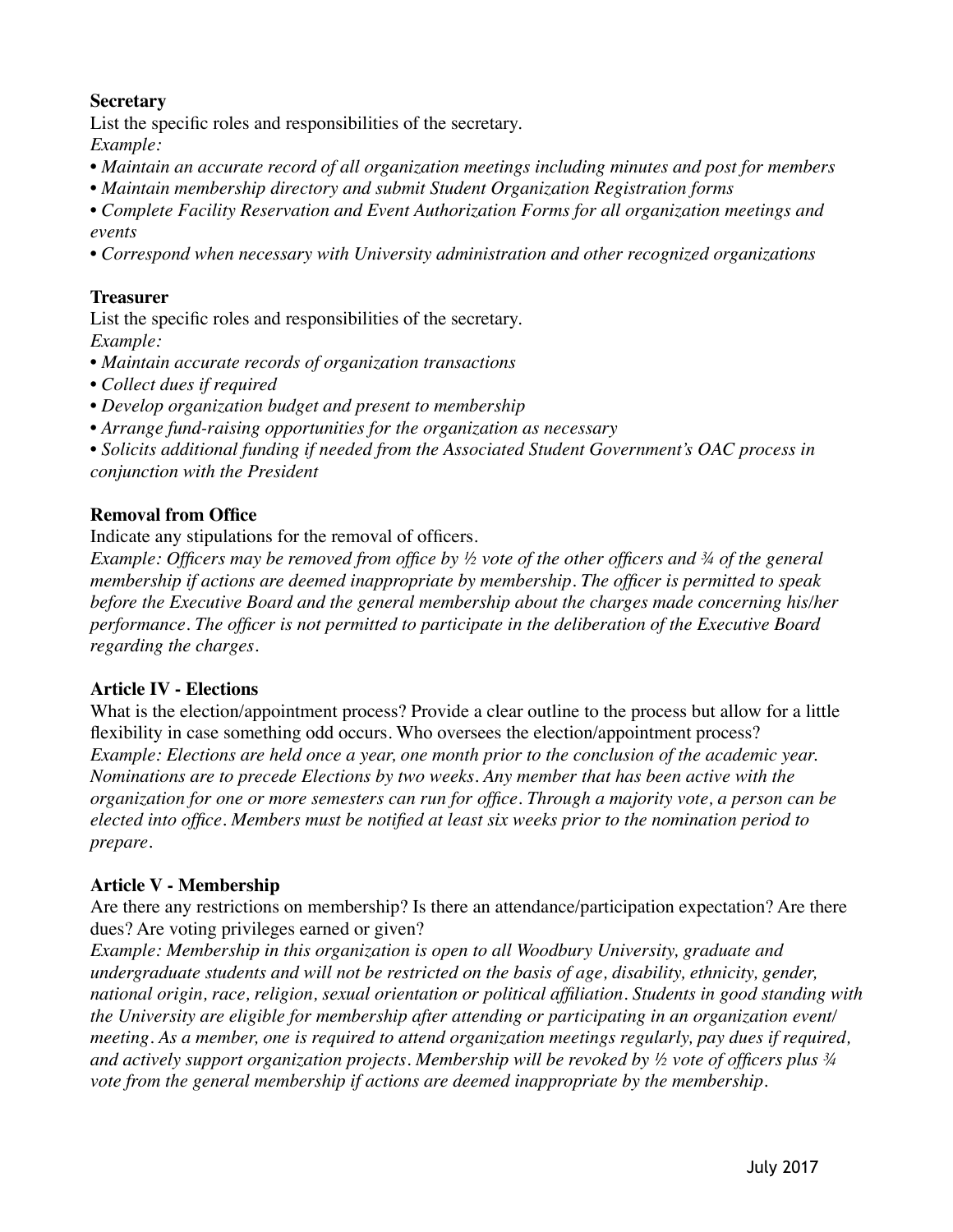#### **Article VI - Finances**

The organization may establish reasonable dues that must be paid by all members. How will dues be determined? What does that money go toward? What other sources of funding will the organization utilize?

*Example:*

*The amount of the dues will be determined in the beginning of the academic year by the Executive Committee and presented to the general membership for a ¾ vote. Dues must be paid by X (enter week in semester). The treasurer shall maintain all financial records and shall co-sign with the president for all organization transactions.*

#### **Article VII – Meetings**

How often are meetings? How are meetings run? Are there attendance expectations? What constitutes a quorum at meetings (or elections)? A quorum is the absolute number of members or the percentage of members, (usually voting members) required to be in attendance in order to conduct business. *Example:*

*The organization shall hold regular meetings during the academic term except when holidays, examination periods or other events make meetings impractical. Organization meeting day / time will be determined in the beginning of each semester by a ¾ vote of the general membership. Attendance at organization meetings is expected. If a member must miss a meeting, correspondence with the secretary is appreciated. A quorum shall consist of a simple majority of the membership plus one officer. Robert's Rules of Order shall govern all meetings.*

#### **Article VIII- Amendments**

How are alterations made to the constitution?

*Example:*

*Amendments to this constitution must be submitted in writing at a regular meeting of the organization. Said amendments will be voted on at a subsequent meeting. In order to adopt the amendment, a vote of ¾ of the general membership is required.*

#### **Article IX - Advisor**

You can count on the fact that the Administrative Coordinator will want you to add to this section. The Coordinator has a couple of handouts that will help you develop this article more substantively and clearly. You will receive these in step 4.

*Example:*

*The advisor shall be a full time faculty or staff member at Woodbury University. The advisor will assume those responsibilities as outlined in this constitution. The advisor will be selected by a ½ vote of the Executive Board and then presented to the general membership for a ¾ vote. Advisors not fulfilling responsibilities or not abiding by the organization's purpose may be removed from the position by a ½ vote of the Executive Board.*

### **Step 4: Set up a meeting**

Schedule a meeting with the Administrative Coordinator You can do this by calling 818-252-5257 or stopping by the Whitten Student Center. Take any documents or notes you and your group have created in the beginning stages of planning. Who should attend the meeting? Please have 2-4 of your group members meet with the Coordinator for the initial meeting. The Coordinator will ask your group representatives many questions about your vision for the organization. It is expected that you haven't